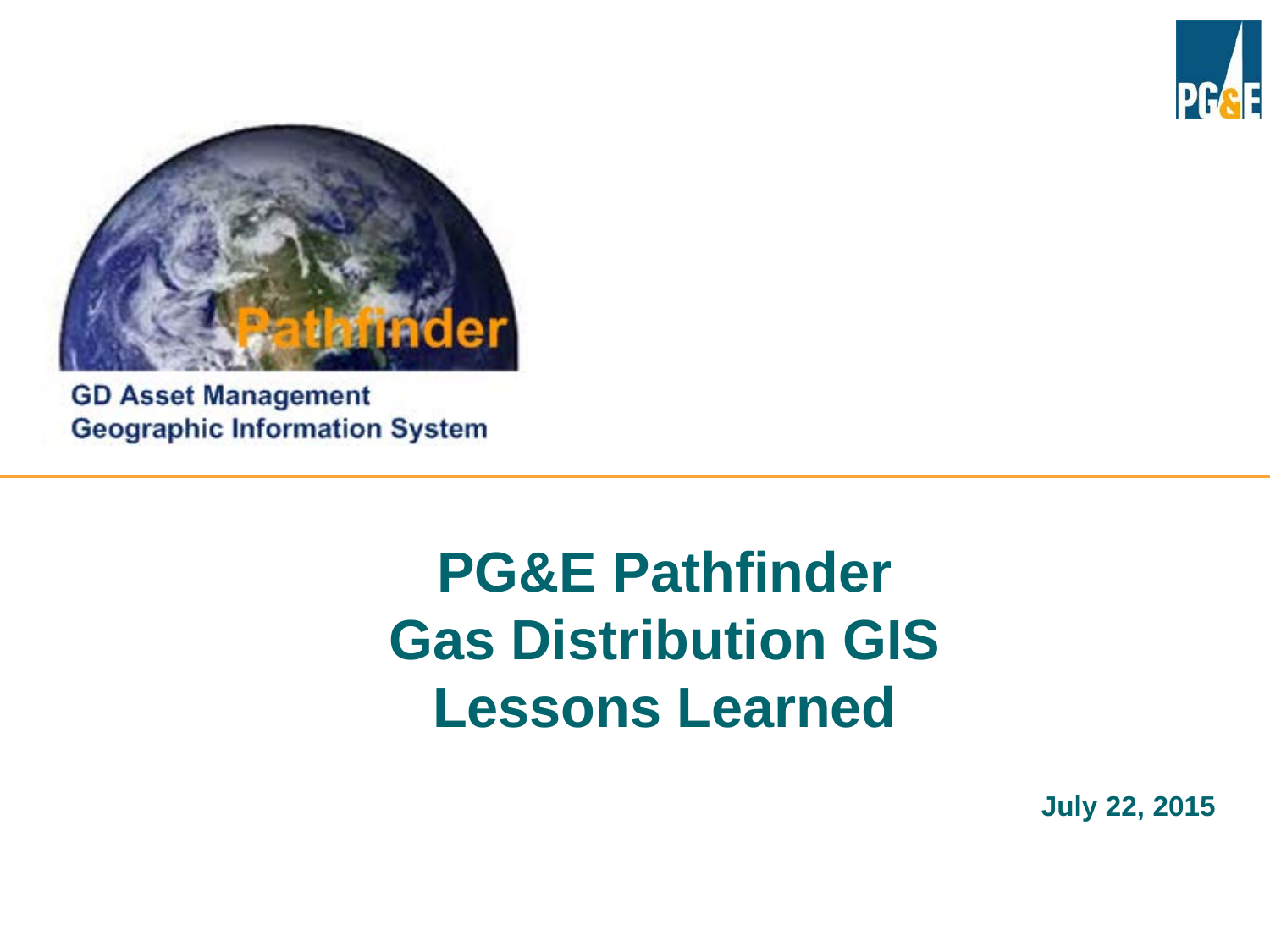





- **PG&E** incorporated in California in 1905
- **Serves about 15M people** throughout a 70,000 square-mile service area
- $\sim$  42,000 miles of gas distribution pipeline
- 4.3M natural gas customer accounts
- Deliver 970 BCF / year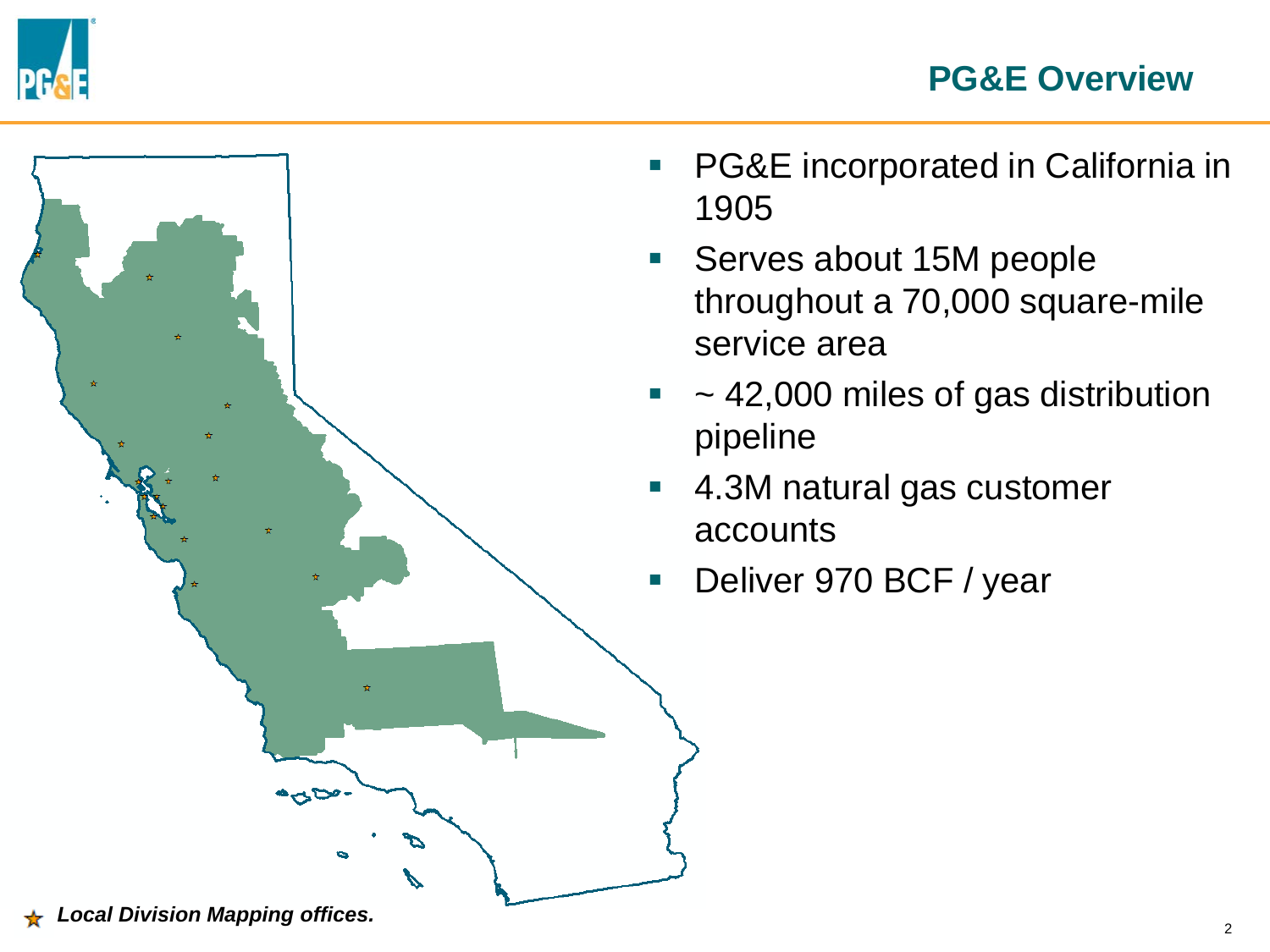

- **The mission statement for our gas business is to become the safest,** most reliable gas utility in the United States.
- **The GIS-centric transformation programs that we are delivering** establish the foundation for achieving this goal by delivering data that is **Verifiable**, **Traceable** and **Complete**

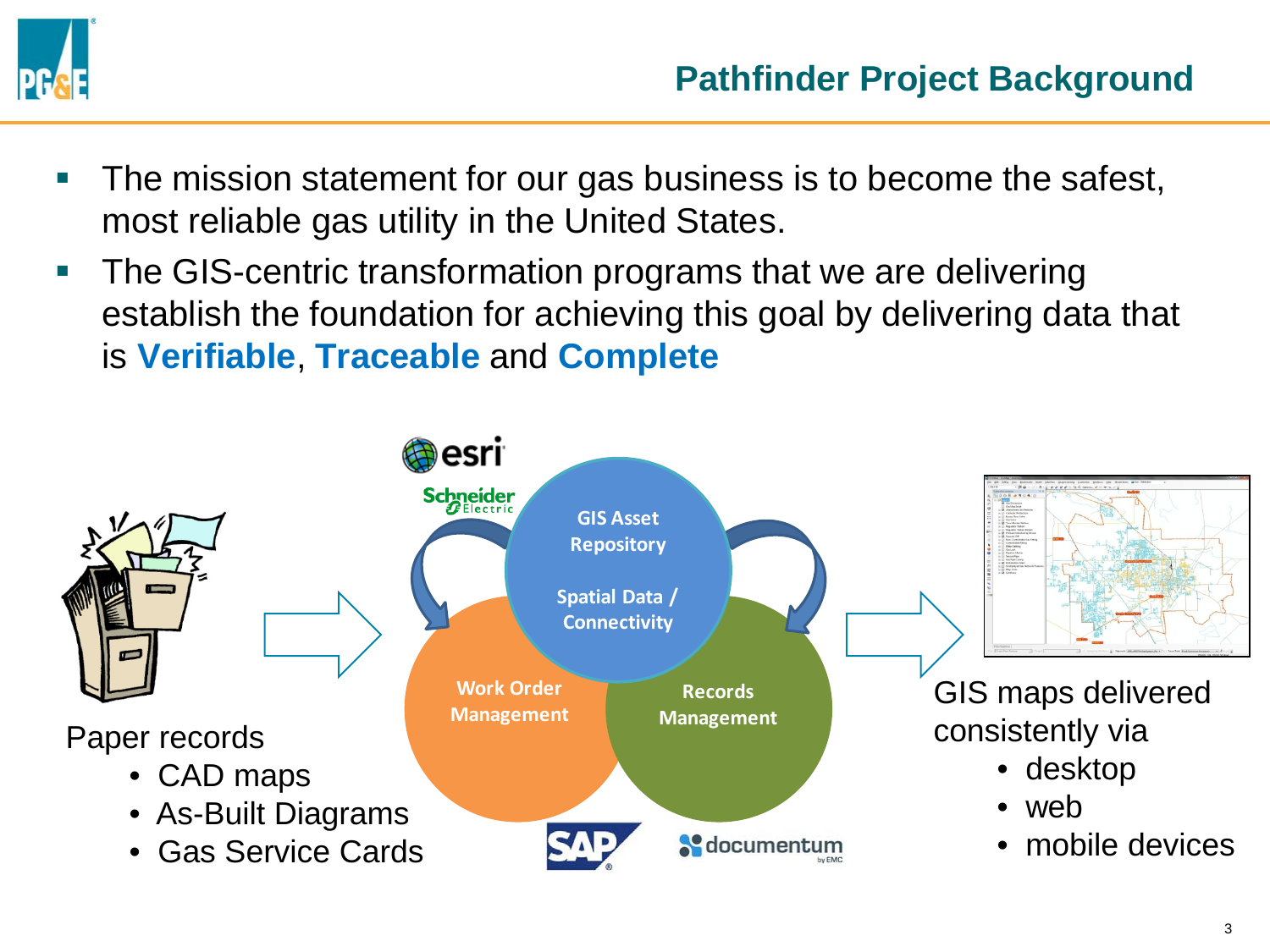

#### **Data Conversion / Data Maintenance**

- Digitize ~ 22,000 CAD-based distribution plat maps
- Maintain asset connectivity model
- QA / QC tools to maintain data quality over time

#### **GIS Web Viewer / Mobile Capabilities**

- CAD Export
- Work-In-Progress (WIP) Clouds
- Gas Service Record search / retrieval
- CP Functional Area verification
- Pressure System verification

#### **GIS / SAP / Documentum Integration**

- Asset data and location
- Leaks / Leak Survey Areas
- Cathodic Protection Areas
- Work Order Status
- Gas Service Records

#### **Reporting and Analytics**

- Single source of feature/attribute counts
- Provide visibility to risk-related features
- Support DOT report requirements
- Integrations to DIMP and Synergee

*PG&E's GIS transformation is a complex effort requiring > 1M man-hours across 10+ delivery organization*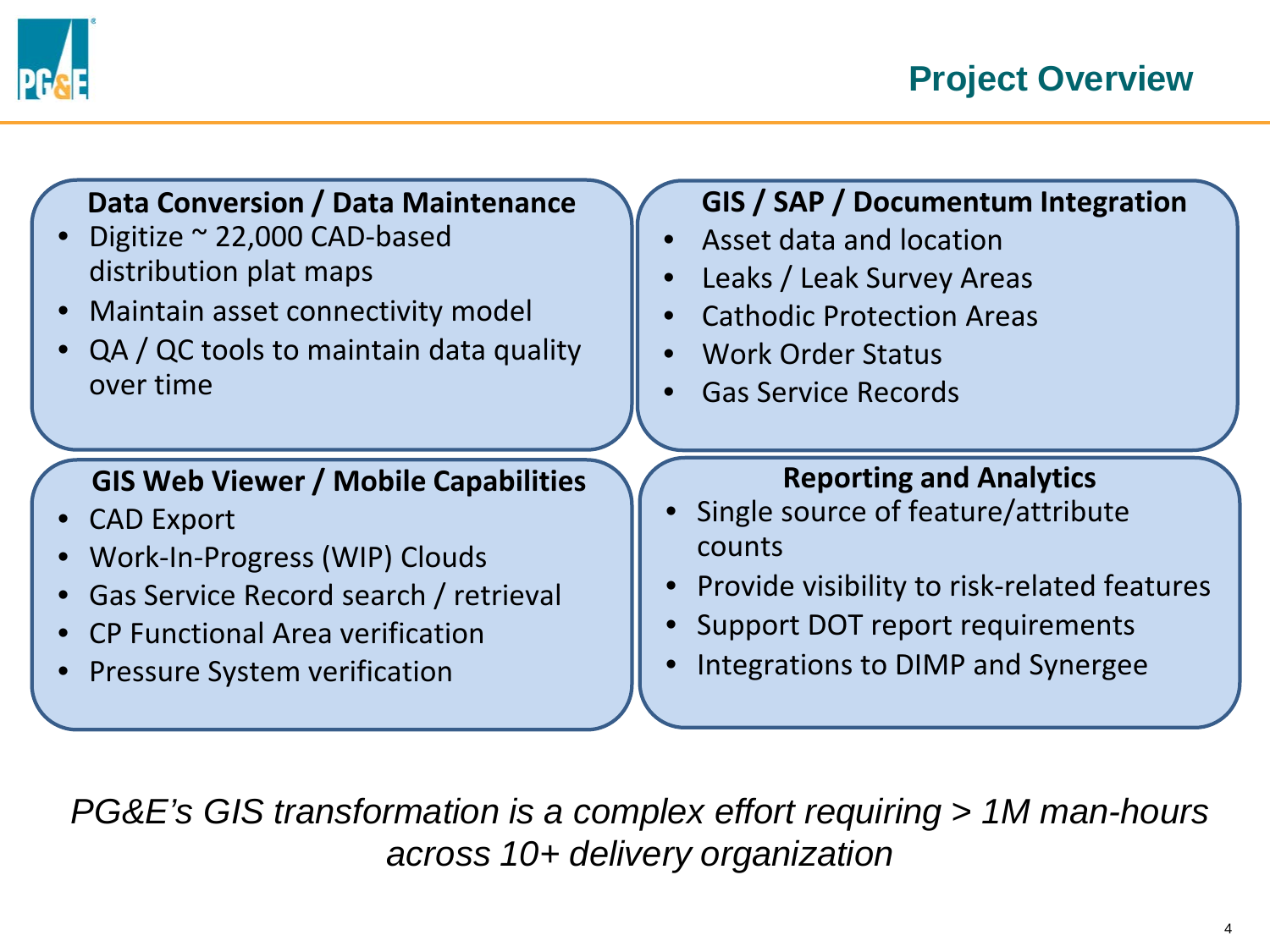



5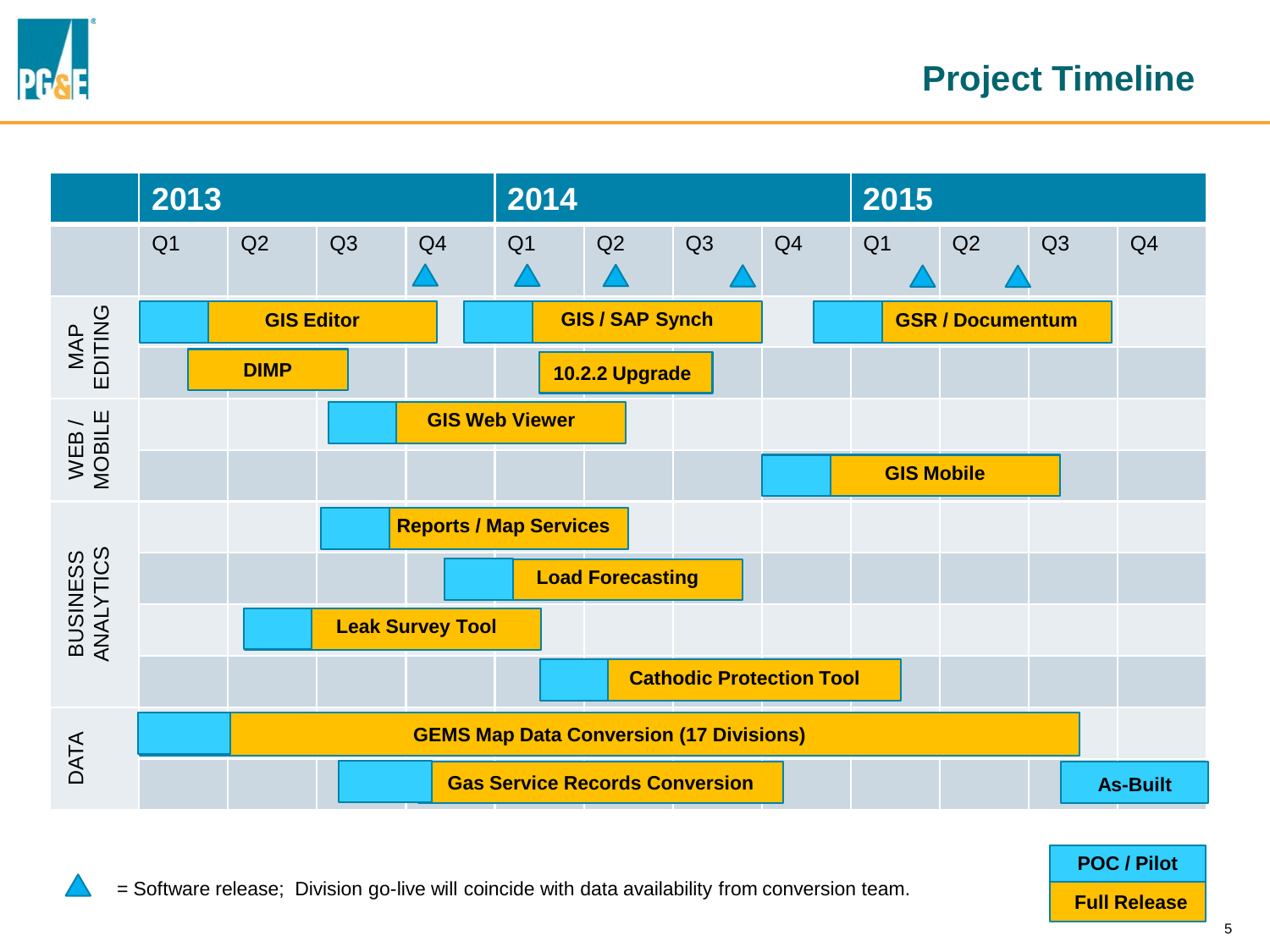



*Pathfinder team maintained alignment across the program through strong communication at all levels*

6

6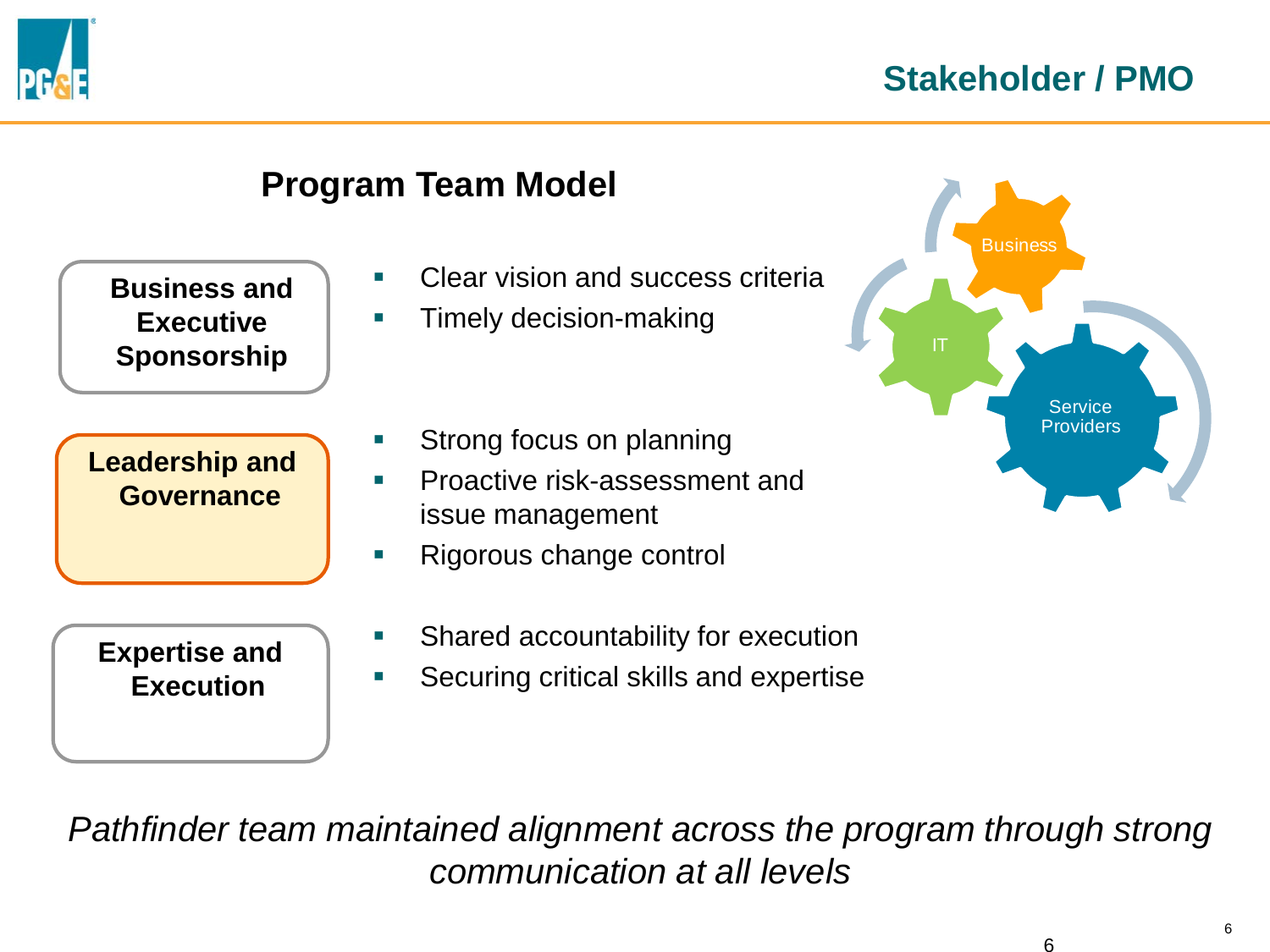

## **IT Methodology**

- **Kickoff meeting with all partner IT teams**
- **Deployment:** 
	- Checklist
	- Cutover plan with timings
	- Communication plan
- O&M involvement since initial Pilot
- **Plan for multiple releases**
- **Hybrid agile approach**
- **Performance Testing**



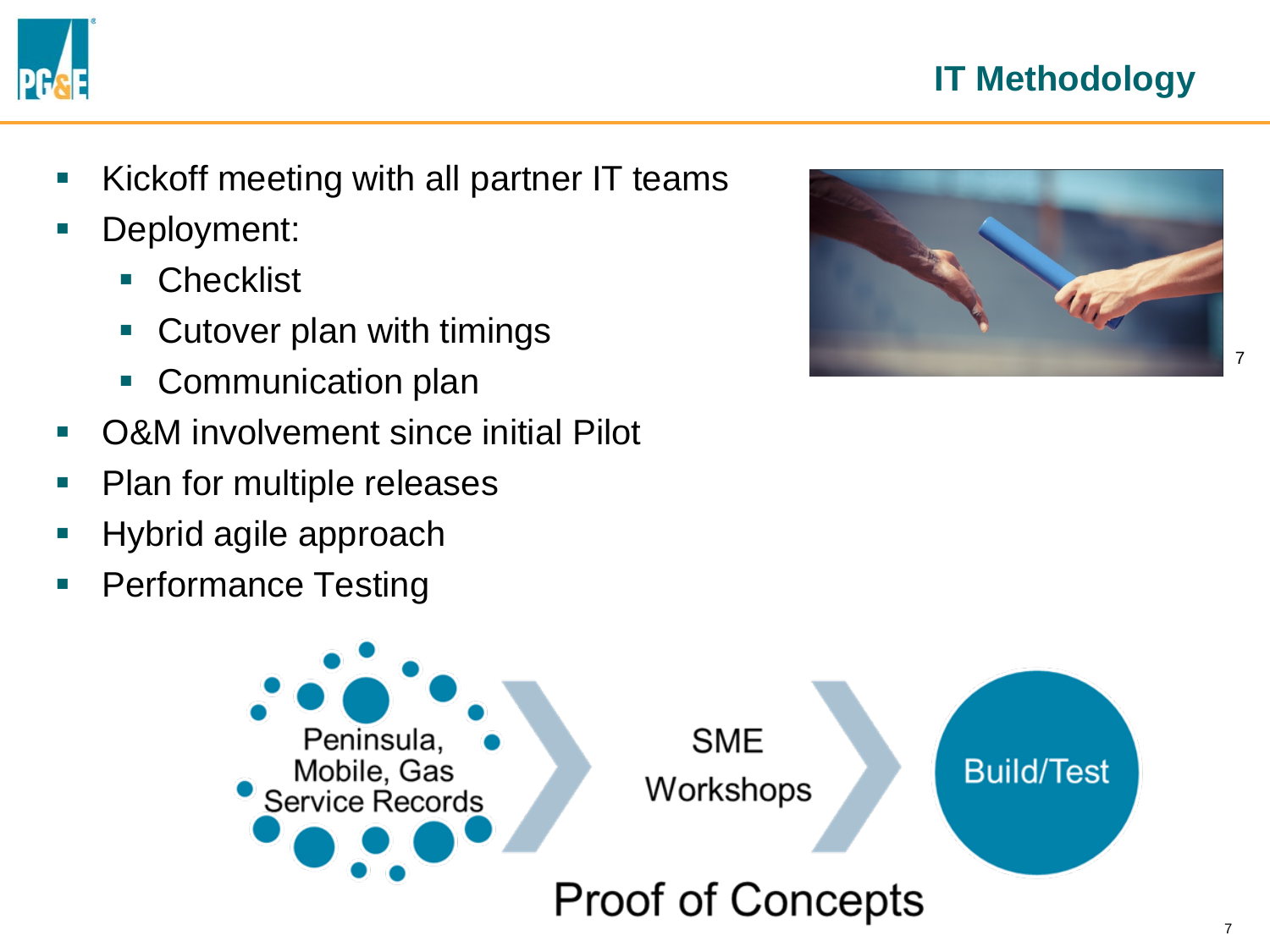

**People**

- **Building a GIS skillset**
- Staff consistency
- **Staggered onsite schedules before / after releases**



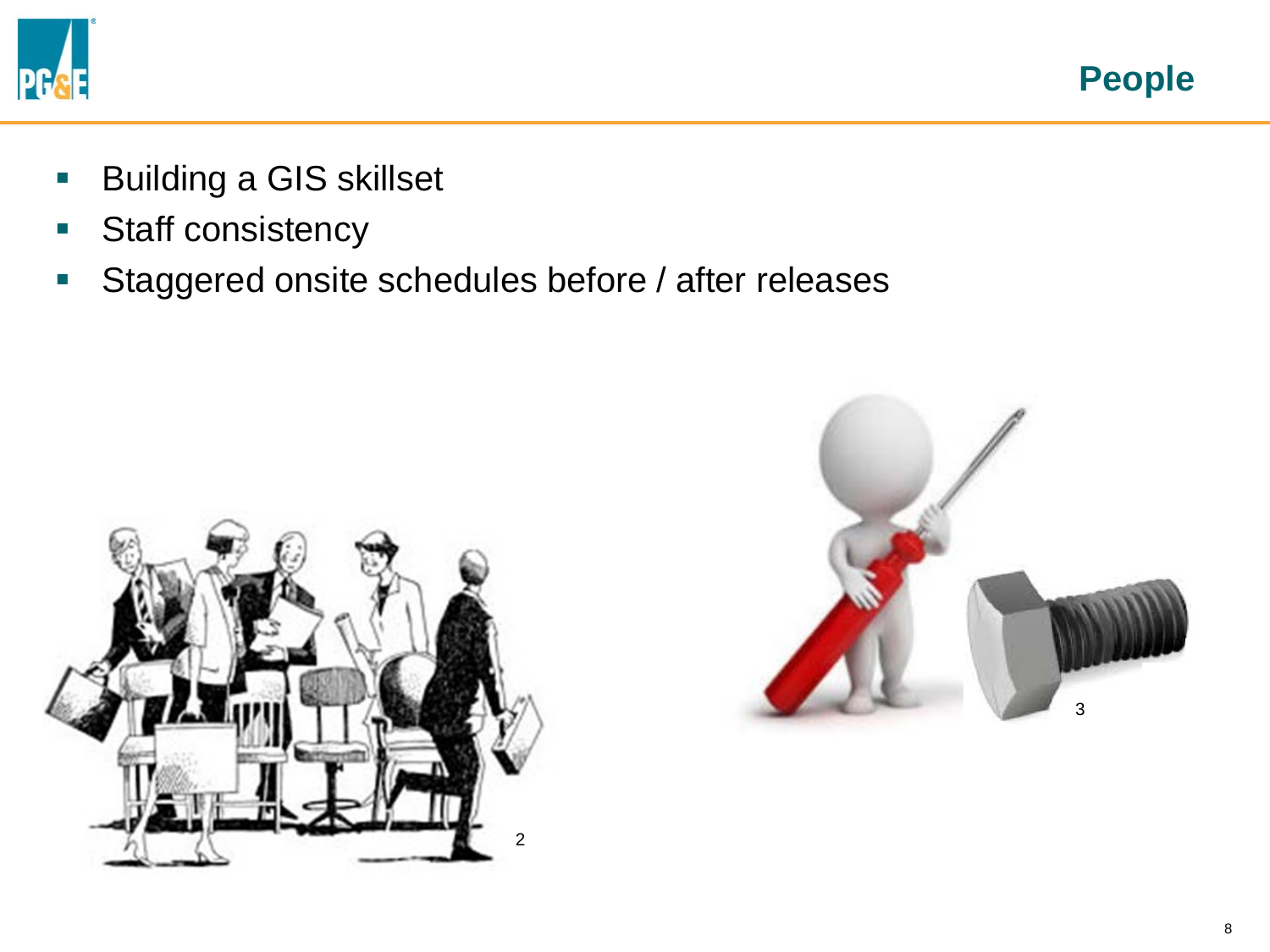

- **SME** involvement for critical project milestones
- Weekly standup meetings to reinforce one team across all groups
- **Program-level communication**
- **Differing stakeholder views for asset integration** 
	- **Mappers vs. Asset Strategists**

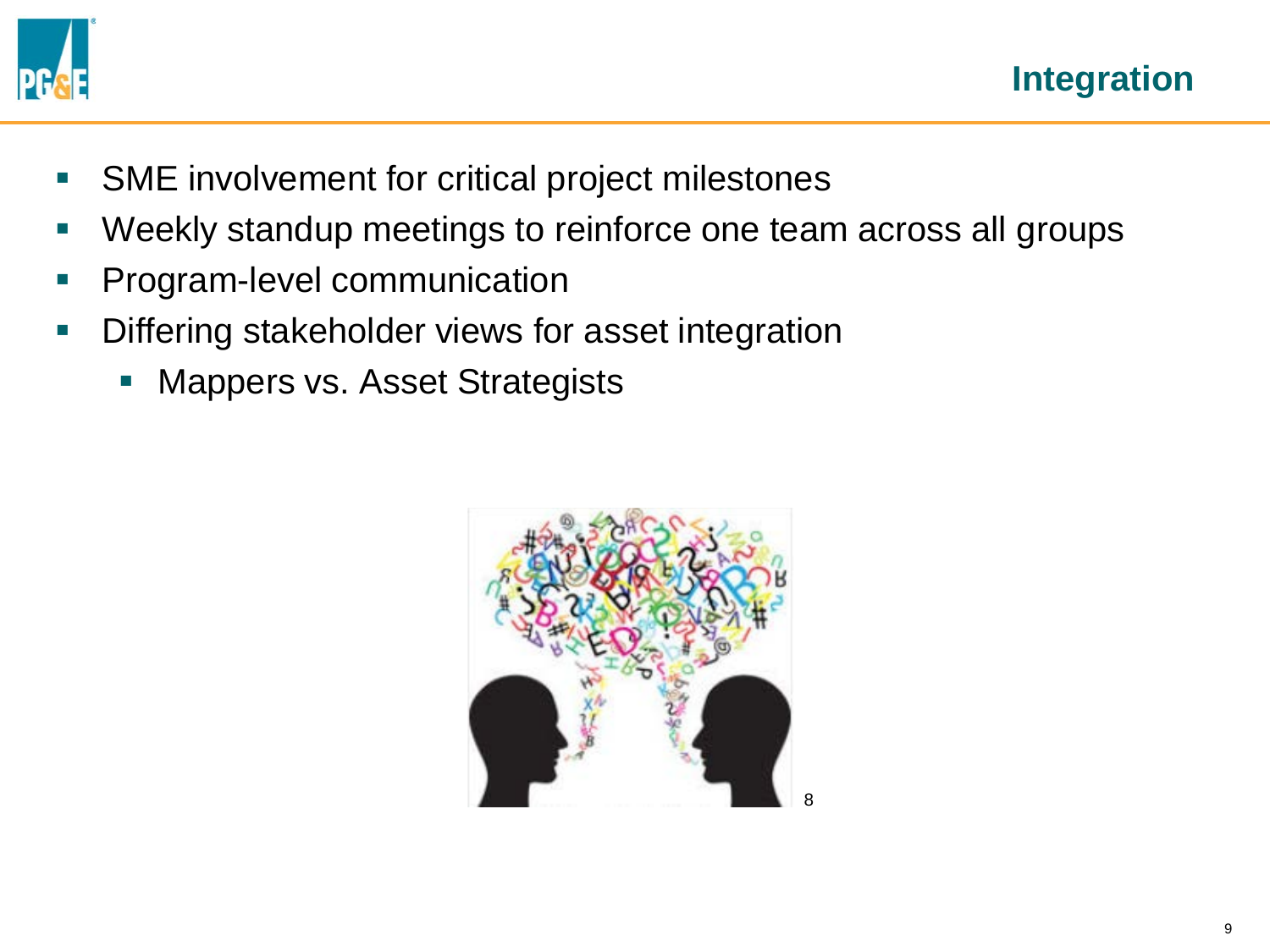

- **-** Phased Conversion/Deployment
- **Upfront Source Analysis**
- **Continuous Improvement**
- **Internal Audits**

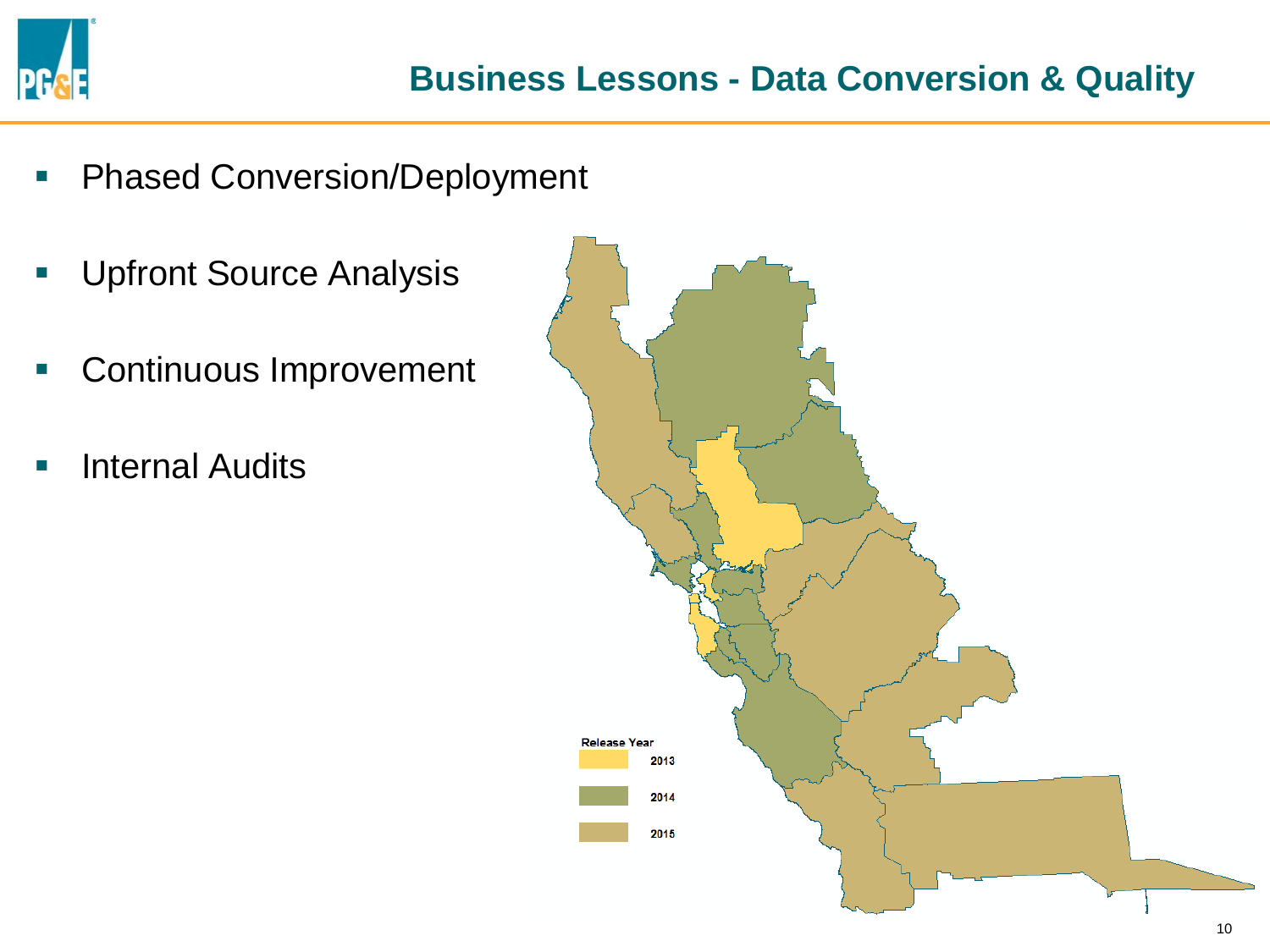

- **E.** Collaboration between Data Conversion and Change Management
- **Understand how technology supported /** changed processes
- **Onsite in-person demonstrations and** presentations
- **Onsite support to end users after Go-live**
- Robust remote support



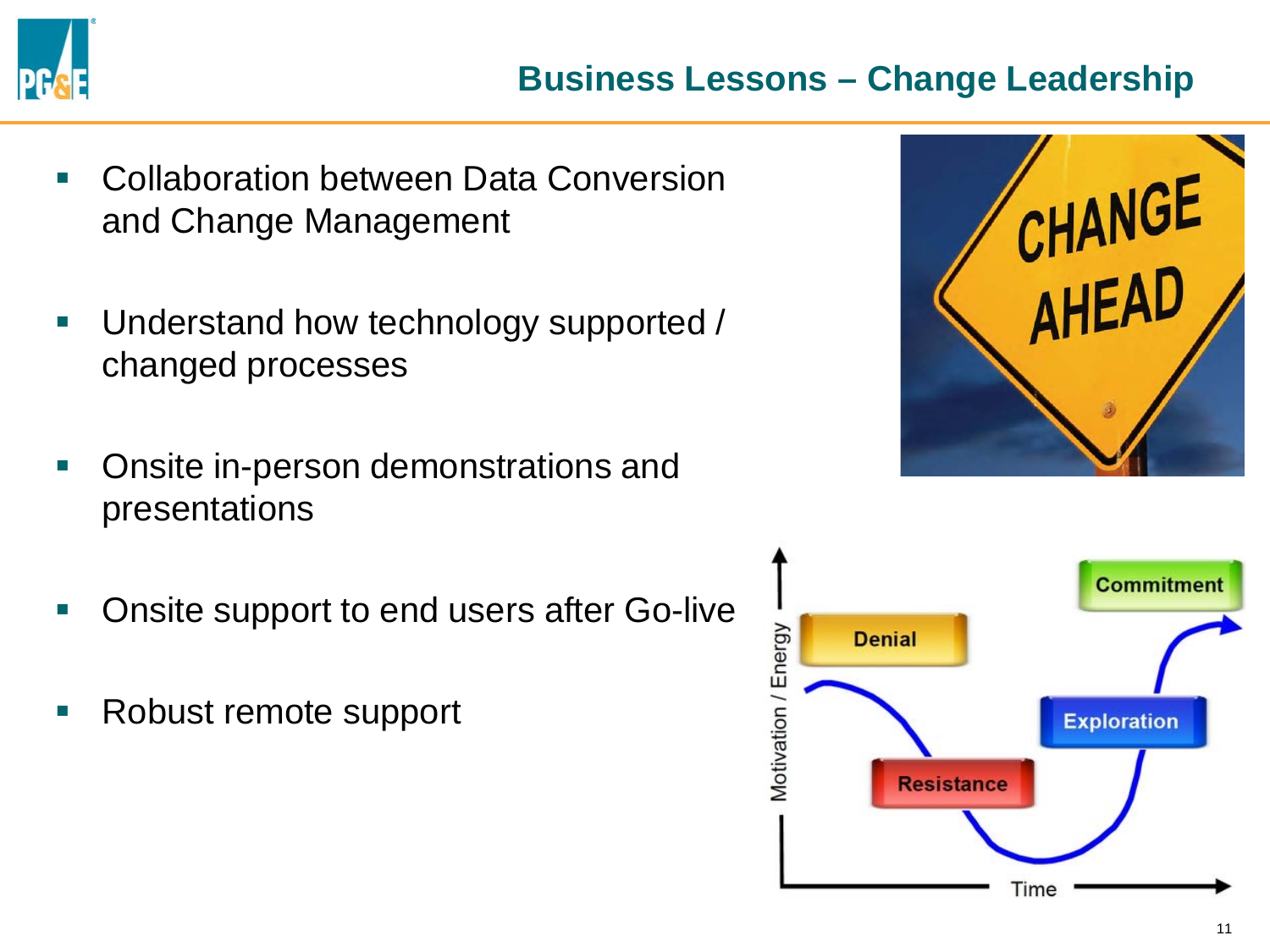

### **Business Lessons - Training**

- **Training Continuity** 
	- **Credibility**
	- **Understanding of processes**
- **Training Methodology** 
	- **Centralized**
	- Task focused
	- **-** Direct comparison old vs. new
	- **Breaking down into sizeable topics**
	- Show Do



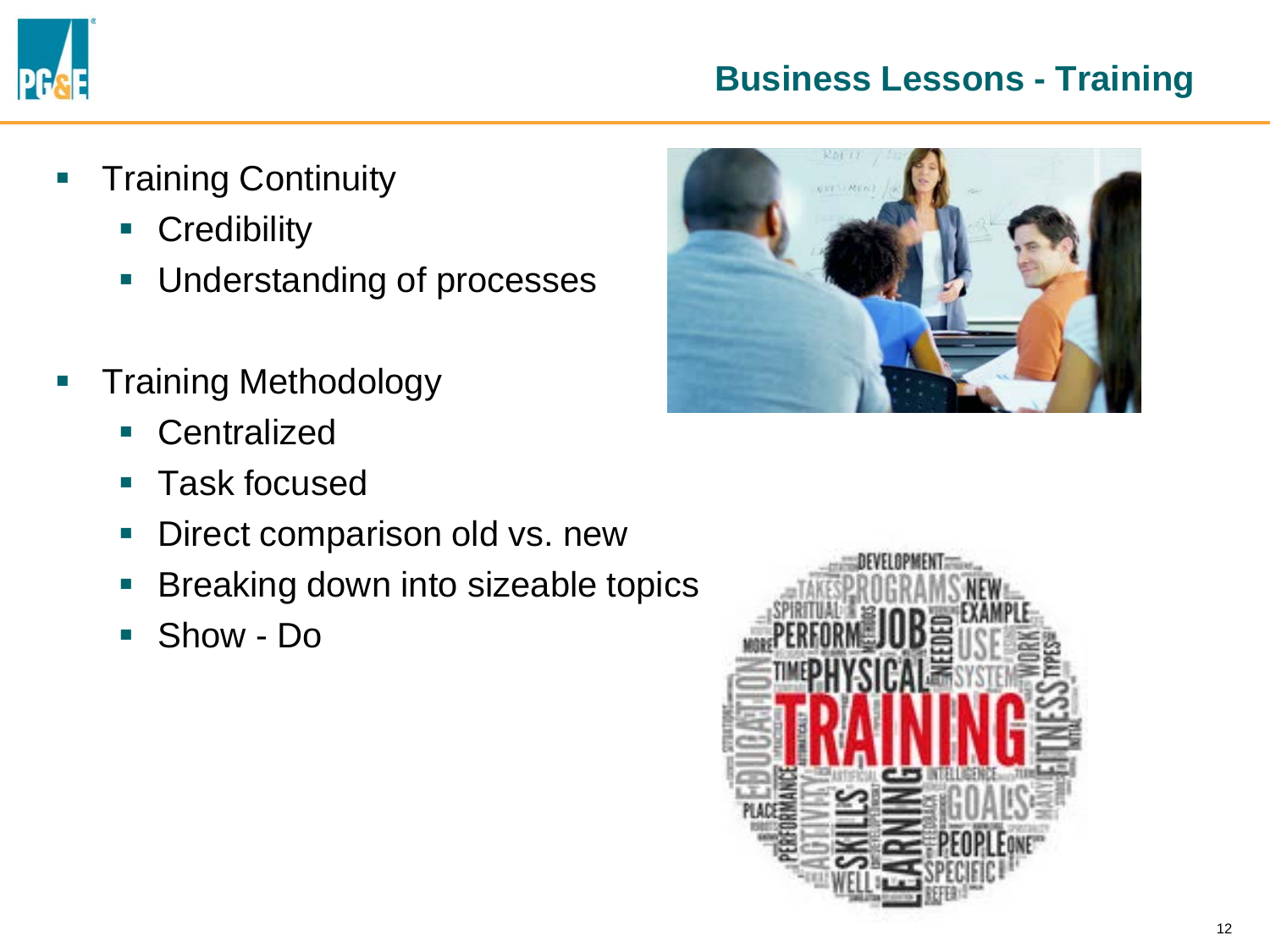

- **Co-Location with IT** 
	- **Collaboration**
	- **Communication**
	- **Business Supported Testing** 
		- **Integration**
		- **Regression**
		- User Acceptance Testing (UAT)